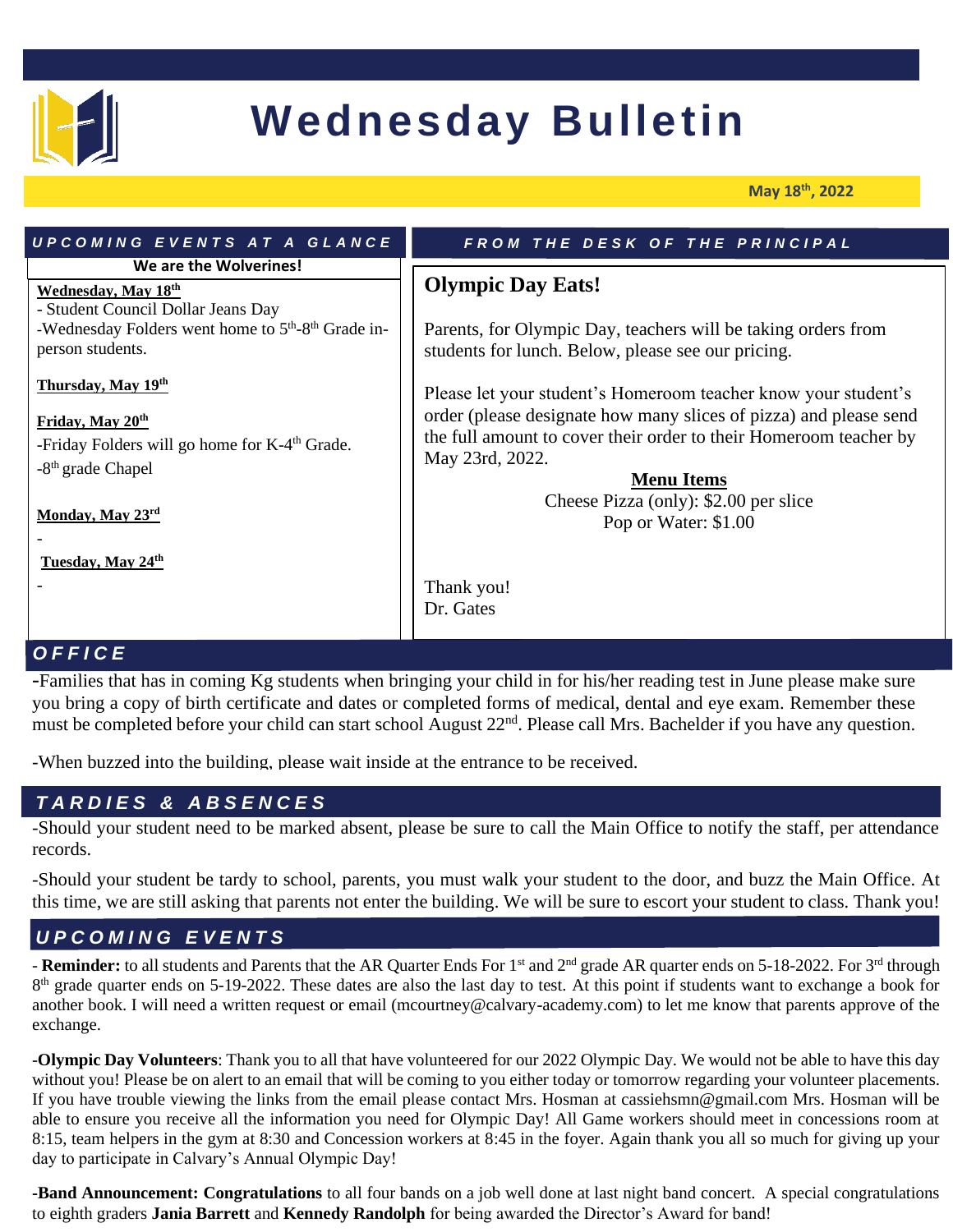#### *Olympic Day Announcement*

*Olympic Day is only 1 1/2 weeks from today!!!! The plans have been in the works for the past couple months and things are starting to come together. Please continue to be in prayer for safety for our campus along with blessing us with some great weather!!! Thanks to all the people who have volunteered already. If you are interested in volunteering in concessions, as a game worker, or as a team helper please email Mr. Ritzema (britzema@calvary-academy.com) or Mrs. McPherson (nmcpherson@calvary-academy.com.*

*And now our special announcement!!! Each year one of our classes get the opportunity to design our Olympic Day shirts. This year our 7th grade class had this distinguished honor. Our Olympic Day design winner from the 7th grade class..........................is Heaven Magee!!!! Congratulations Heaven! Heaven will be receiving her lunch for FREE on Olympic Day because her design was chosen:*



# **WINNER OF THE DESIGN CONTEST**